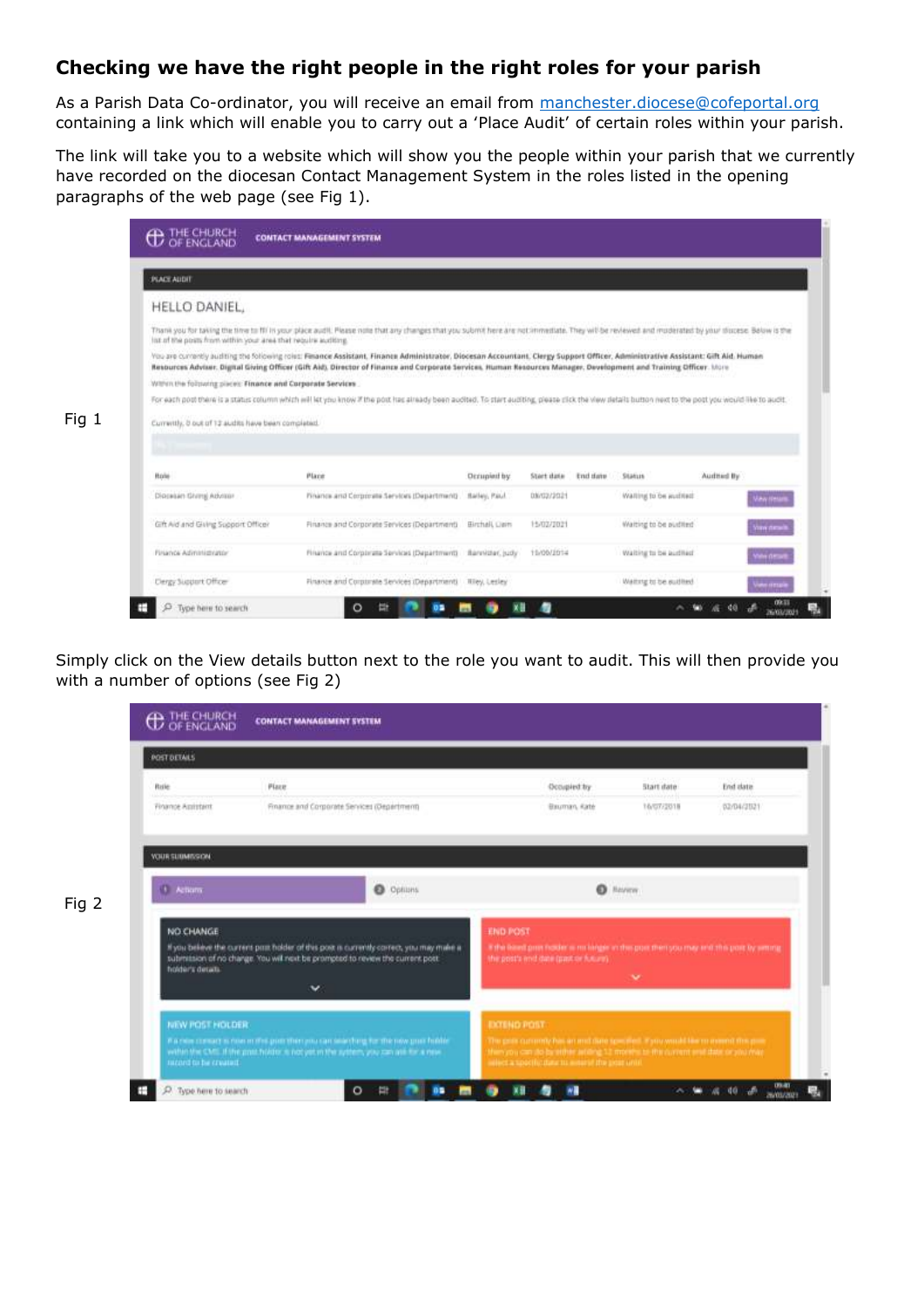# **Option 1 – NO CHANGE**

Fig 4

If you are happy that the role you have selected is filled by the correct person, then simply click the **NO CHANGE** button in black. This will then show you their contact details. If you want to change any of the contact details, check the tick box under ARE THESE DETAILS CORRECT and provide the new details.

Once you're happy that the contact details are correct, click the **Continue to Review** button (see Fig 3).

| @ Actions           |                              | <b>3</b> Options                                                  | <b>O</b> Neveral                                                                                                                                |  |
|---------------------|------------------------------|-------------------------------------------------------------------|-------------------------------------------------------------------------------------------------------------------------------------------------|--|
|                     | CURRENT POST HOLDER DETAILS  |                                                                   |                                                                                                                                                 |  |
| Contact Name        |                              | Kato Bauman                                                       |                                                                                                                                                 |  |
| Primary Address     | <b>M3 2GH</b>                | Finance and Corporate Services.<br>Chirth House.<br>00 Deanigate. |                                                                                                                                                 |  |
| Secondary Address   |                              |                                                                   |                                                                                                                                                 |  |
| Talephone           |                              | ● 0101 828 1404 ●                                                 |                                                                                                                                                 |  |
| <b>Smáil Admuse</b> |                              | as kesbaumandmanchedecanglicaning                                 |                                                                                                                                                 |  |
|                     | ARE THESE DETAILS INCORRECT? |                                                                   |                                                                                                                                                 |  |
|                     |                              | in the appropriate boxes above.                                   | [1] If these contact details are incorrect and you would like to submit some alternative stetels, please check this box and provide new details |  |

You will finally be asked to confirm your decision by clicking the **Submit your audit for this post** button (see Fig 4).

| ۰<br>Actions                                | o<br>Oppons.                                                                                                                                                                                     | <b>Novem</b> |  |
|---------------------------------------------|--------------------------------------------------------------------------------------------------------------------------------------------------------------------------------------------------|--------------|--|
|                                             | Them you for taking the time to audit this post. You have chosen the we change action.                                                                                                           |              |  |
|                                             | Please review your your decisions before submitting the audit for this post. Once submitted the audit will be molerated before any information is updated. If you would like to start this audit |              |  |
|                                             |                                                                                                                                                                                                  |              |  |
| again, piesse click the reset audit button. | +70u are confirming that the post information is currently correct and no changes are required.                                                                                                  |              |  |
|                                             | . You haven't provided any notes amendments regarding the current post holder.                                                                                                                   |              |  |
|                                             | Reset audit   Submit your audit for this plus                                                                                                                                                    |              |  |
|                                             |                                                                                                                                                                                                  |              |  |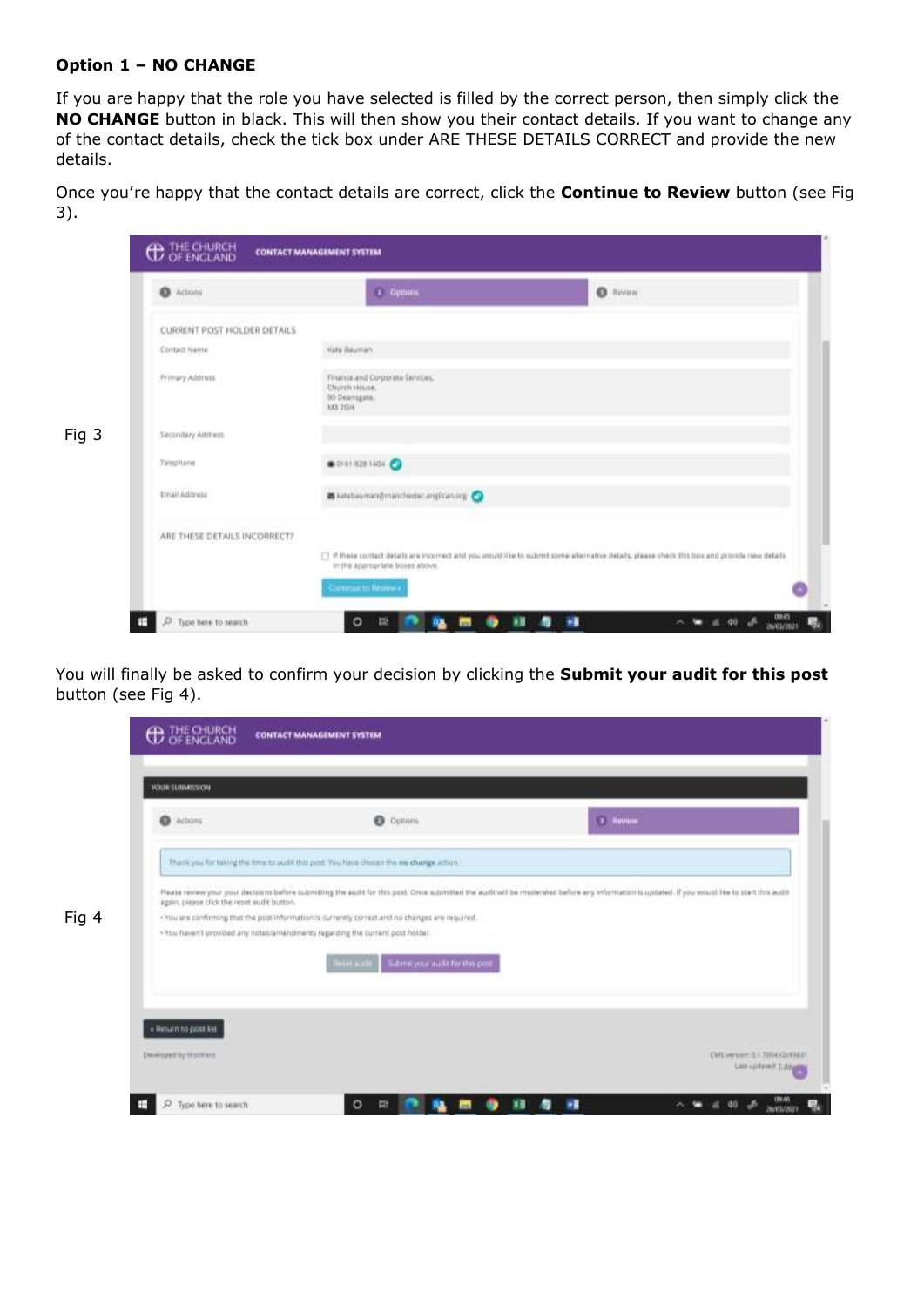## **Option 2 – END POST**

If the role is filled by someone who is no longer in post and no one else has taken on the role, click on the **END POST** button in red (see Fig 2). You will then be asked to provide the date that the role was vacated (best guess is fine) then click the **Continue to Review** button (see Fig 5).

| C Actions                                                                         | $1 - 0$ poues                                                               | <b>O</b> Review |
|-----------------------------------------------------------------------------------|-----------------------------------------------------------------------------|-----------------|
| <b>END POST</b><br>Mease enter the date this post ends or ended in the box below. |                                                                             |                 |
| Point end date ?                                                                  | 11:05/2021                                                                  |                 |
|                                                                                   | [7] If the existing post holder is now deceased, then please check the box. |                 |
|                                                                                   | Communité Navigan                                                           |                 |
|                                                                                   |                                                                             |                 |
|                                                                                   |                                                                             |                 |
| « Return to post ker                                                              |                                                                             |                 |

You will finally be asked to confirm your decision and the date entered by clicking the **Submit your audit for this post** button (see Fig 6).

| C Actions                                   | <b>O</b> Options                                                                                                                                                                               | $\bigcirc$ -Review |
|---------------------------------------------|------------------------------------------------------------------------------------------------------------------------------------------------------------------------------------------------|--------------------|
|                                             | Thank you for taking the time to audit this post. You have chosen the end peet action.                                                                                                         |                    |
| again, please click the reset audit button. | Please news your your decisions before submitting the audit for this post. Only submitted the audit will be moderated before any information is updated. If you would like to otart this audit |                    |
|                                             | . You are confirming that this post is ending or has ended on the following date.                                                                                                              |                    |
| End Data                                    | 31/05/2021                                                                                                                                                                                     |                    |
|                                             | Subwit your audit for this post.<br><b>The Alberta</b>                                                                                                                                         |                    |
|                                             |                                                                                                                                                                                                |                    |
|                                             |                                                                                                                                                                                                |                    |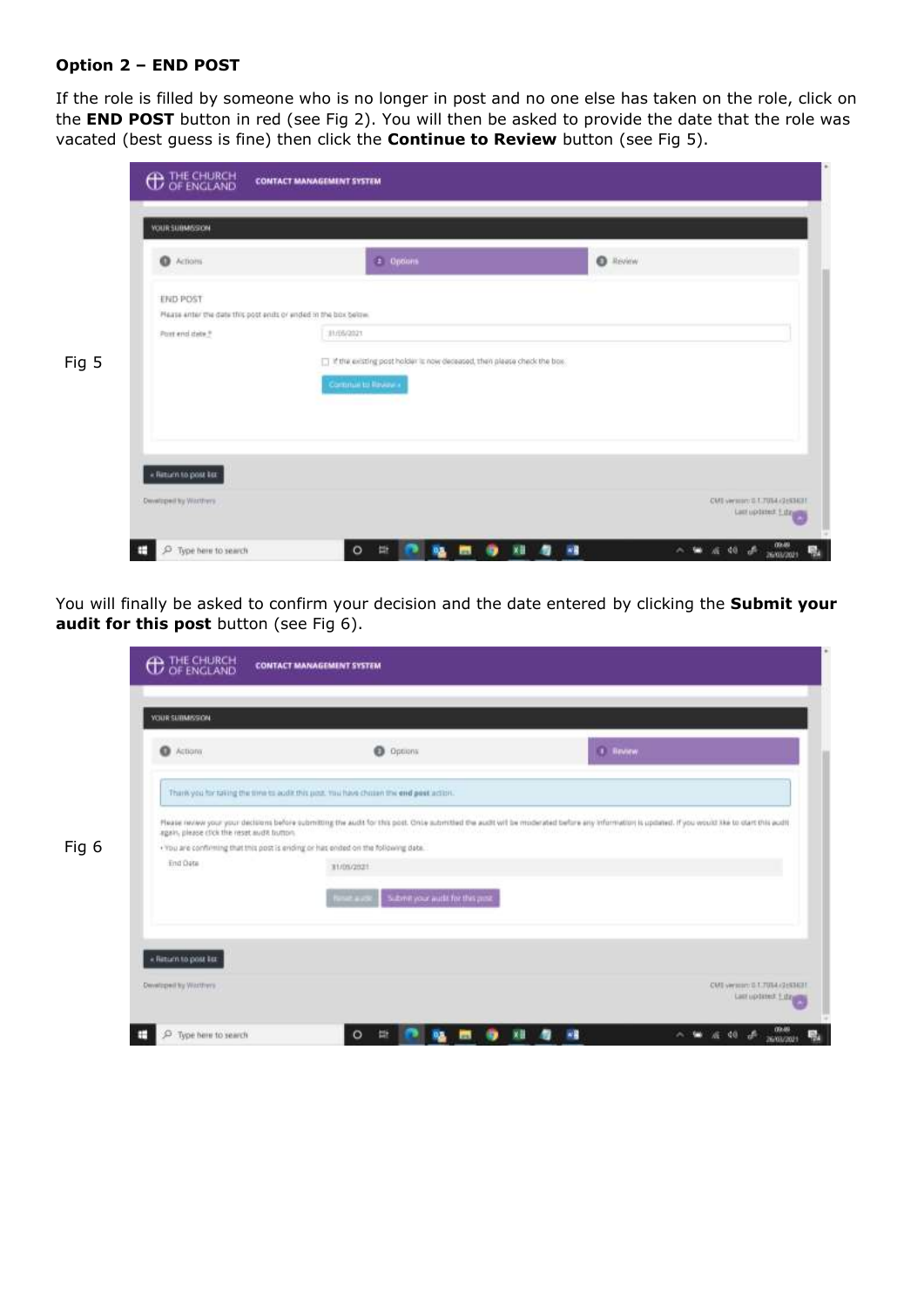## **Option 3 – NEW POST HOLDER**

If the role is now occupied by someone else, click on the **NEW POST HOLDER** button in blue (see Fig 2). You can then check if that person's details are already on the Contact Management System by entering their forename, surname and email address and clicking the **Search for an existing contact** button (see Fig 7).

e.

| $\bullet$ Actions            | (i) Options                                                                                                                                          | <b>O</b> Tunism |
|------------------------------|------------------------------------------------------------------------------------------------------------------------------------------------------|-----------------|
| SEARCH FOR A NEW POST HOLDER |                                                                                                                                                      |                 |
| Foranamagic*                 | Please fill in the following information regarding the new post holder. Then click the search button to see if they already exist within our system. |                 |
| Surname 3:                   |                                                                                                                                                      |                 |
| Enhall address *             |                                                                                                                                                      |                 |
|                              | Search for an excess grounds a                                                                                                                       |                 |
|                              |                                                                                                                                                      |                 |
| + Return to post kit.        |                                                                                                                                                      |                 |

If there are existing contacts that match the information you have provided, they will be displayed in the EXISTING CMS CONTACTS section. If the person who has taken on the role is shown, click on the **Select this contact** button next to their name (see Fig 8).

If no existing contacts are found or the person who has taken on the role is not among the suggestions, click the **Request a new contact is created** button in the CREATE A NEW CONTACT section (see Fig 8).

| <b>O</b> Actions             |                                                                                   |           | (ii) option                                                                                                                  | $0$ Riview |                               |
|------------------------------|-----------------------------------------------------------------------------------|-----------|------------------------------------------------------------------------------------------------------------------------------|------------|-------------------------------|
| <b>EXISTING CMS CONTACTS</b> |                                                                                   |           |                                                                                                                              |            |                               |
|                              |                                                                                   |           | The following wilsting contacts, within your diocese, have been found with similar datails to those which you have provided. |            |                               |
| Forenamers)                  | Any contacts exactly matching your criteria, will be highlighted green.<br>Sumanu | Krusen as | <b>Email Address</b>                                                                                                         |            |                               |
| Test                         | McTaurfaca:                                                                       | Testy     |                                                                                                                              |            | Samit this antiques.          |
|                              |                                                                                   |           |                                                                                                                              |            |                               |
| CREATE A NEW CONTACT         |                                                                                   |           |                                                                                                                              |            |                               |
|                              |                                                                                   |           | If none of the solding contacts are conect, or no solding contacts have been found, you can request that a new contact is    |            | Ятанта в пен рилья и степел - |
|                              | created using the contact details that you searched on                            |           |                                                                                                                              |            |                               |
| . Deck to primous mest       |                                                                                   |           |                                                                                                                              |            |                               |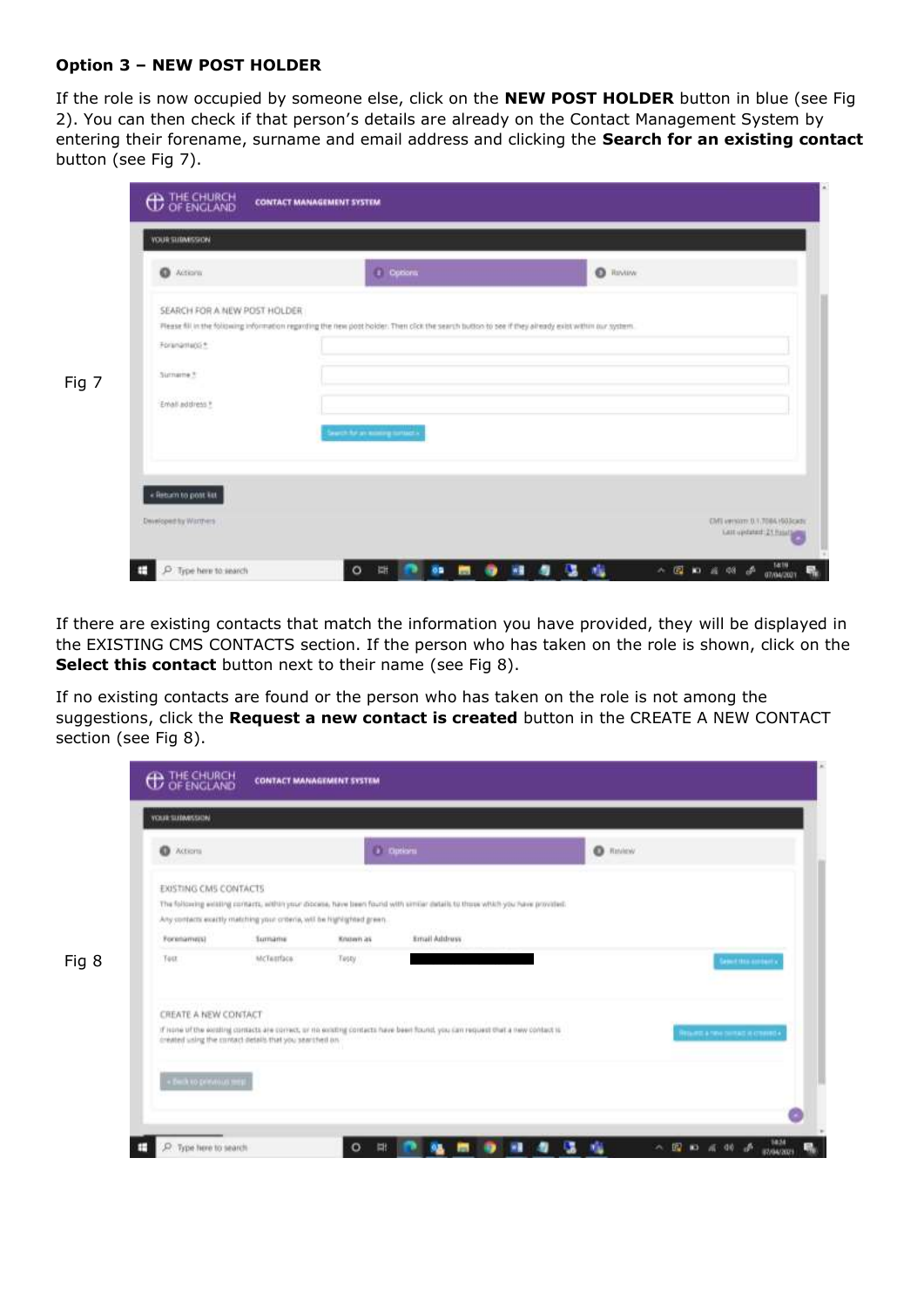In either case, you will then be asked to provide the date that the new post holder started in the role (best guess is fine) then click the **Continue to Review** button (see Fig 9).

| @ Actions:              | $\bullet$ findow<br>a options                                                                                              |
|-------------------------|----------------------------------------------------------------------------------------------------------------------------|
| NEW POST HOLDER DETAILS |                                                                                                                            |
| Pommemeto               | Test.                                                                                                                      |
| Turname.                | McTetthon                                                                                                                  |
| Email address:          |                                                                                                                            |
| Date of succession *    | Enter the Jate you would like the rwe port tubbe to start. This will also be the date the current post holders post write. |
|                         | [3] If the existing post holder is now deceased, then please check the box.                                                |
|                         | - But in presenting  Continue to write a                                                                                   |

You will finally be asked to confirm your decision and the details entered by clicking the **Submit your audit for this post** button (see Fig 10).

| <b>Q</b> Actions                            | O Outlant                                                                                                                                                                                       | $(1)$ Haview |
|---------------------------------------------|-------------------------------------------------------------------------------------------------------------------------------------------------------------------------------------------------|--------------|
|                                             |                                                                                                                                                                                                 |              |
|                                             | Then you for terms the line to audit this post, you have chines the succeed post action.                                                                                                        |              |
|                                             | Please review your your decisions before submitting the audit for this post. Once submitted the audit will be moderated before any information is updated. If you would his to start this audit |              |
| again, please click the reset audit button. | . You are confirming that a new person is now in this post and their details are as follows.                                                                                                    |              |
| NEW POST HOLDER DETAILS                     |                                                                                                                                                                                                 |              |
| First NameDG                                | Test                                                                                                                                                                                            |              |
| <b>Surname</b>                              | Millesthee                                                                                                                                                                                      |              |
| Trial Address                               |                                                                                                                                                                                                 |              |
|                                             | IFL/84/2021                                                                                                                                                                                     |              |
| Start Date                                  |                                                                                                                                                                                                 |              |
|                                             | Tubmit your audit for this poor<br>Penalt and O                                                                                                                                                 |              |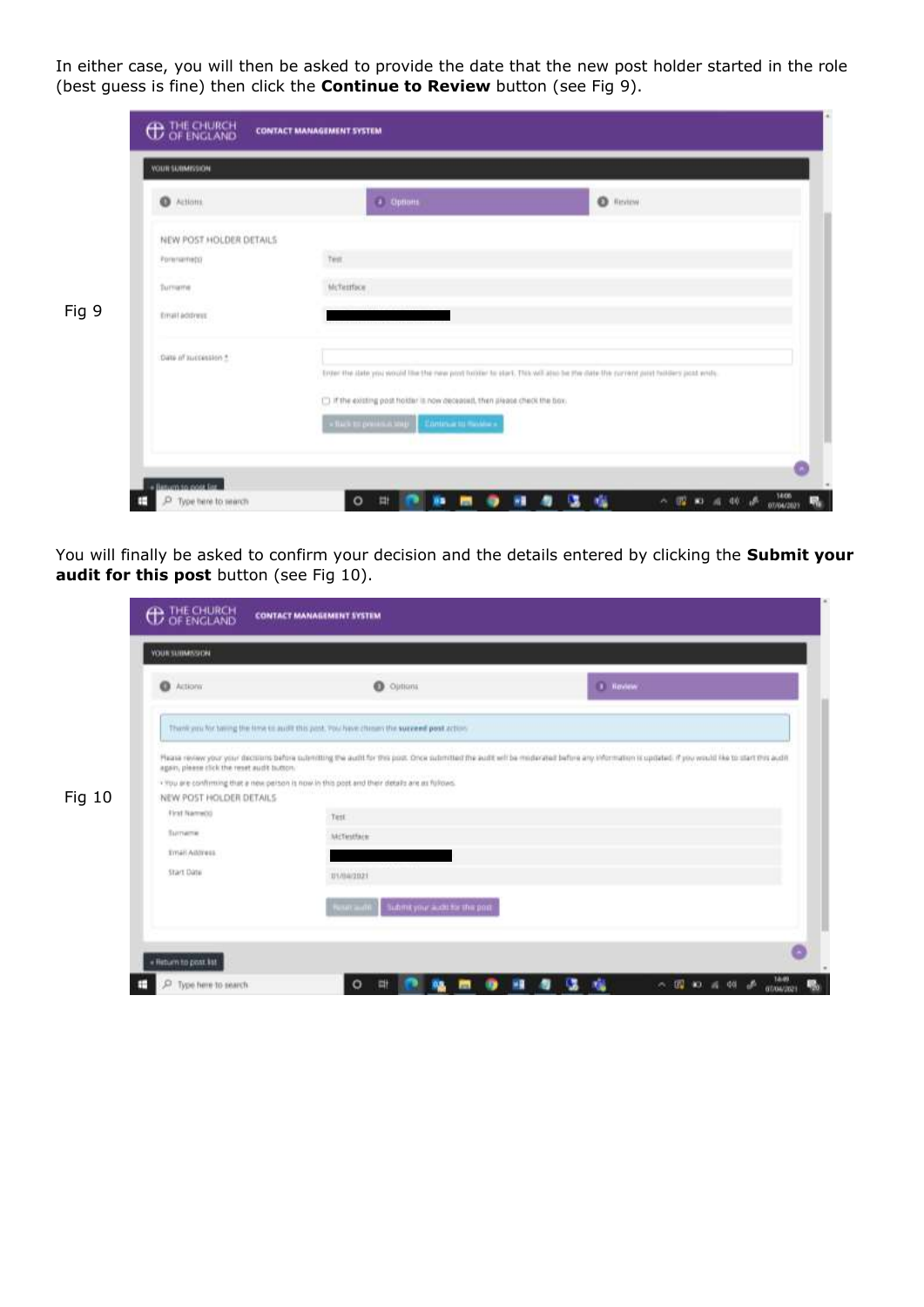## **Option 4 – EXTEND POST**

If there is already an end date against the role and you wish to extend the post holder's tenure, click the **EXTEND POST** button in orange – this will only be visible if an end date is already in place (see Fig 2). Simply enter a new end date and click the **Continue to Review** button (see Fig 11).

| O Actions                                    | $2$ Optiom                                                                                                                                                        | $\bullet$ Henry |
|----------------------------------------------|-------------------------------------------------------------------------------------------------------------------------------------------------------------------|-----------------|
| <b>Seems Company</b><br>Enter new and date * | You can extend this post by selecting a new end date. By default a date of 12 months from today has been selected. but you may emer a different date if required. |                 |
|                                              | Continue to Revery                                                                                                                                                |                 |
|                                              |                                                                                                                                                                   |                 |
| « Return to post list                        |                                                                                                                                                                   |                 |

You will finally be asked to confirm your decision and the date entered by clicking the **Submit your audit for this post** button (see Fig 12).

| <b>O</b> Attorn                             | <b>O</b> Options                                                                          | 3 modeler                                                                                                                                                                                          |
|---------------------------------------------|-------------------------------------------------------------------------------------------|----------------------------------------------------------------------------------------------------------------------------------------------------------------------------------------------------|
|                                             | Thank you for taking the time to audit this post. You have chosen the extend post action. |                                                                                                                                                                                                    |
| Again, please click the reset audit button. |                                                                                           | Please neview your your decisions before pulsmitting the audit for this post. Once submitted the audit will be moderated before any information is updated. If you would like to start this audit. |
| haw first fiets                             | . You are confirming that you with to extend this post until the following new end date.  |                                                                                                                                                                                                    |
|                                             | 31/01/2022                                                                                |                                                                                                                                                                                                    |
|                                             | Butterforce acidi for the print.<br><b>NIEL</b>                                           |                                                                                                                                                                                                    |
|                                             |                                                                                           |                                                                                                                                                                                                    |
|                                             |                                                                                           |                                                                                                                                                                                                    |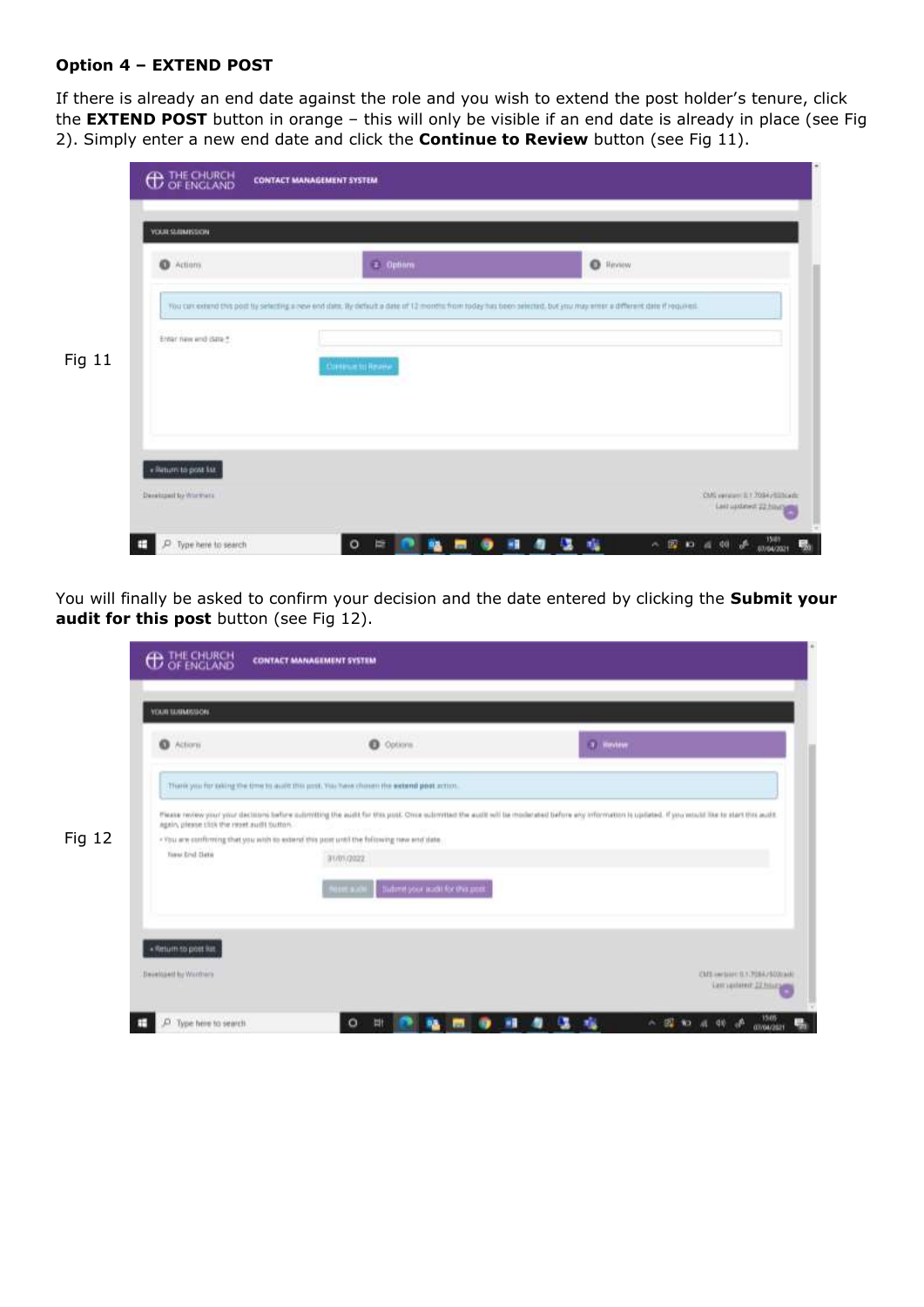# **Option 5 – REQUEST A NEW POST IS CREATED WITHIN THE CMS**

If there is a post missing from the list (see Fig 1), you can scroll to the bottom of the list and click the **Request a new post** button in the REQUEST A NEW POST IS CREATED WITHIN THE CMS section (see Fig 13).



You will then be asked to select the role you wish to add, the place it is to be added to (you will only see your parish unless you are Parish Data Co-ordinator for multiple parishes) and the date the role started (see Fig 14 – POST DETAILS section).

| <b>POST DETAILS</b>                                                        |                                                                                                                                                                       |
|----------------------------------------------------------------------------|-----------------------------------------------------------------------------------------------------------------------------------------------------------------------|
| Please ereer the following details you would like to have on the new post. |                                                                                                                                                                       |
| Post Roja #<br>Finance Assistant                                           | Post Place A<br><b>Blan Date #</b><br>Finance and Corporate Sarvices<br>$1 - 1$<br>$\pi$ .                                                                            |
|                                                                            | 31/01/2021                                                                                                                                                            |
| <b>POST HOLDER DETAILS</b>                                                 |                                                                                                                                                                       |
|                                                                            | Here you may choose for a post trabler to be added to the ten ride. You can shoose to have an existing contact within the system, or for a new consult to be created. |
|                                                                            |                                                                                                                                                                       |
|                                                                            | You may also choose to create a vecant post, meteod of providing a post holder.                                                                                       |
| SEARCH FOR A NEW POST HOLDER                                               |                                                                                                                                                                       |
|                                                                            | Pause fill in the following information regarding the new post hutder. Then dick the search button to see if they already enst within our system.                     |
| Forenametri *                                                              | Dan                                                                                                                                                                   |
| <b>CONTRACTOR</b><br>Turname *                                             | Element                                                                                                                                                               |
| froat address ?                                                            | dieministrative (Festiv) anglican ang-                                                                                                                                |
|                                                                            | <b>Search for an exercise contact +</b>                                                                                                                               |

You will then need to fill in the POST HOLDER DETAILS section, which is the same process as **Option 3 – NEW POST HOLDER** (see above).